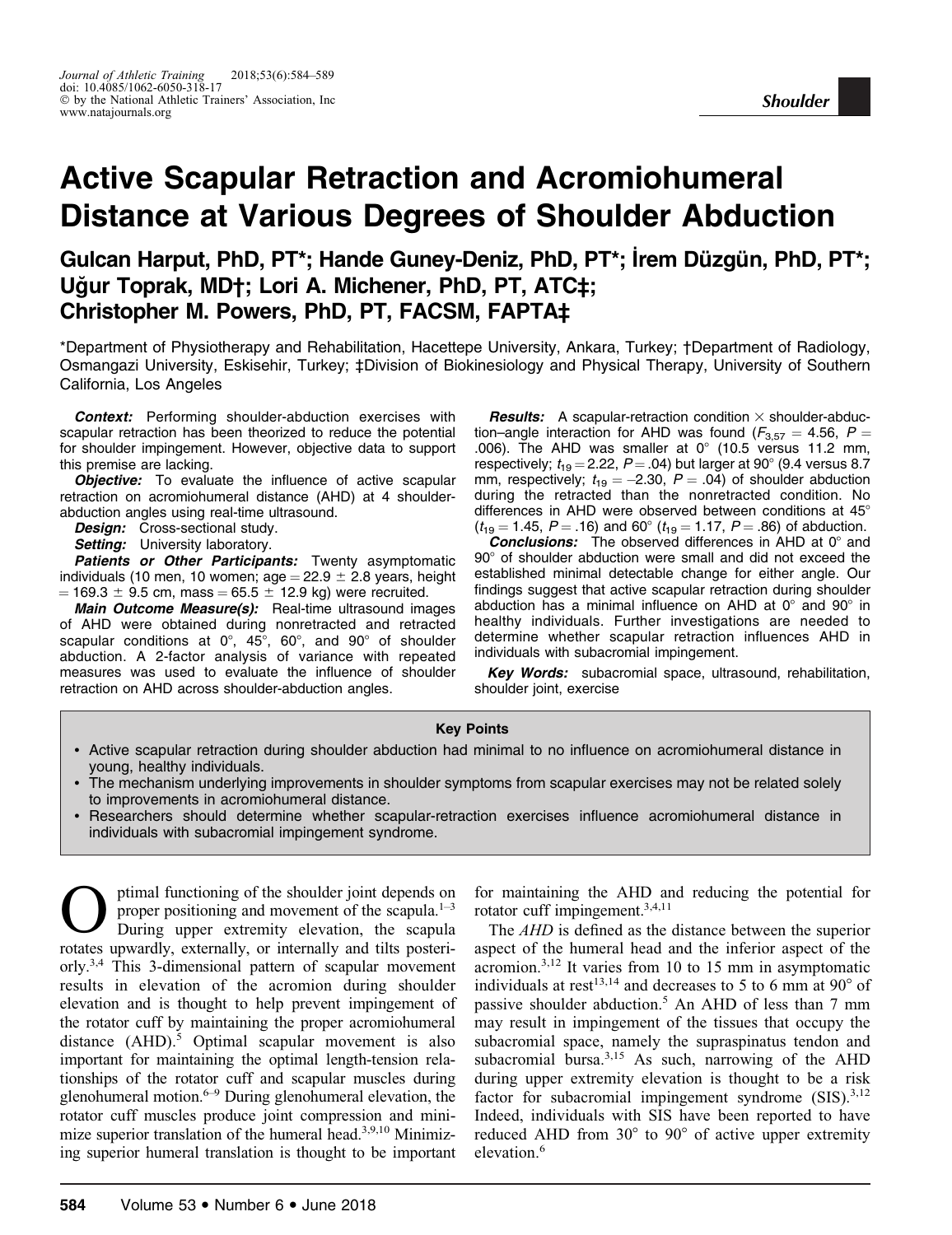Maintaining the AHD is an important goal of shoulder rehabilitation in patients with  $SIS^{3,15,16}$  Scapular-motion impairments thought to contribute to reduced AHD include decreased upward rotation and posterior tilting.<sup>3,5</sup> Several interventions directed at correcting altered scapular position, including manual (passive) techniques,  $17$  elastic taping or rigid taping of the scapula, $1^{6,19}$  neuromuscular electrical stimulation of the scapular muscles, $2<sup>0</sup>$  and posterior-capsule stretching exercises, have been shown to increase AHD.<sup>14</sup>

Scapular retraction has also been proposed as a means of improving the AHD during shoulder elevation. It is thought to minimize the anterior tilt and internal rotation of the scapula, maintaining the AHD during shoulder elevation.<sup>14,17–20</sup> To date, only Solem-Bertoft et  $al^{21}$  have evaluated the influence of scapular retraction on AHD. They<sup>21</sup> reported that scapular retraction increased the AHD when compared with scapular protraction. Whereas their results provide evidence for using scapular retraction to increase AHD, the study<sup>21</sup> was limited to a small group of healthy individuals  $(N = 4)$ ; magnetic resonance imaging measures of the AHD were obtained with the participants supine, and a sandbag was used to position the scapula passively in the retracted and protracted positions.

To date, it is unclear whether active scapular retraction influences AHD similarly to what has been reported under passive conditions. Given that active scapular retraction during shoulder elevation has been advocated to increase AHD, objective data are necessary to support this premise. Therefore, the purpose of our study was to evaluate the influence of active scapular retraction on AHD at 4 shoulder-abduction angles  $(0^{\circ}, 45^{\circ}, 60^{\circ}, \text{ and } 90^{\circ})$  using real-time ultrasound. We hypothesized that active scapular retraction would result in greater AHD across all angles of shoulder abduction.

## **METHODS**

### **Participants**

Twenty asymptomatic individuals (10 men, 10 women; age = 22.9  $\pm$  2.8 years, height = 169.3  $\pm$  9.5 cm, mass =  $65.5 \pm 12.9$  kg) participated. Inclusion criteria were no history of participating in overhead activity and age between 18 and 30 years. Individuals who reported shoulder pain or instability (or both), had a history of shoulder surgery, or reported a history of participating in overhead sports at a competitive level were excluded. All recruits provided written informed consent, and the study was approved by the Hacettepe University Institutional Review Board.

### Procedures

Real-time ultrasonography (US) images of the subacromial space were obtained using an Applio 500 system (Toshiba, Otawara, Japan) with an 8- to 12-MHz linear transducer. All US images were obtained by a single investigator (U.T.) with 10 years of experience in US imaging of the shoulder. The US images of the subacromial space were obtained from the dominant limb, which was defined as the limb used to throw a ball. We placed the US transducer on the lateral and most anterior aspects of the acromion in line with the longitudinal axis of the humerus to visualize the anterior aspect of the subacromial space.<sup>22</sup> Using the US system's on-screen calipers, we measured the AHD as the linear distance between the superior aspect of the humeral head and the inferior aspect of the acromion (in millimeters; Figure 1).

The US images of the AHD were first obtained during the nonretracted scapular condition. For measurements at  $0^{\circ}$  of abduction, participants stood upright with their feet positioned shoulder-width apart, upper extremities at their sides, and elbows flexed to 90°. Next, we instructed participants to actively elevate their extremities to the desired degree of shoulder abduction  $(45^{\circ}, 60^{\circ}, \text{ and } 90^{\circ})$ , as determined with a goniometer (model 12-1000; Baseline, White Plains, NY), and hold the position while the US images were acquired. The elbows remained flexed to 90<sup>o</sup>, and the forearms were neutral throughout testing. Three US images of the AHD were obtained at each shoulder position.

For the scapular-retracted condition, participants were instructed in the performance of resisted scapular retraction at each shoulder-abduction angle  $(0^{\circ}, 45^{\circ}, 60^{\circ},$  and  $90^{\circ})$ . Wooden bars were used to guide the position of the elbows so they were aligned parallel with the trunk and maintaining the designated upper extremity angle (Figure 2). Participants first performed scapular retraction without resistance to become familiar with the movement. Second, they performed scapular retraction with elastic-band resistance (Thera-Band; The Hygenic Corporation, Akron, OH). Participants were instructed to ''squeeze the shoulder blades together'' while moving the elbows until they were parallel to the trunk and ''not shrug the shoulders'' to avoid activating the upper trapezius. To standardize the amount of resistance across participants, we used the OMNI Resistance Exercise Scale of perceived exertion.<sup>23</sup> Participants were instructed to perform 3 repetitions of scapular retraction at  $90^{\circ}$  of shoulder abduction, starting with the lowest elastic-band resistance and then increasing the resistance until the level of perceived effort was rated as 5 (somewhat hard) on an 11-point scale  $(0 = extremely$ easy,  $10 =$  extremely hard). The height of the elastic-band attachment was adjusted to be parallel to the forearms (Figure 2).

After determining the band resistance, we obtained the US images of the subacromial space as participants held the retracted scapular position at  $0^\circ$ ,  $45^\circ$ ,  $60^\circ$ , and  $90^\circ$  of shoulder abduction. We obtained the US images at the end range of scapular retraction. As with the nonretracted condition, 3 US images of AHD were obtained at each shoulder position.

For both the nonretracted and retracted conditions, the US transducer was removed from the shoulder between trials. The average of the 3 AHD measures was used for data analysis. The order in which we obtained the AHD measures at each shoulder-abduction angle was randomized for both conditions to account for the possible effects of fatigue.

The reliability of the AHD measurements was assessed in 20 participants without shoulder pain. Testing was repeated on 2 occasions 3 days apart as described for both the nonretracted and retracted conditions. We assessed intrarater reliability using the intraclass correlation coefficient (ICC [2,1]). The error of the AHD measure was determined using the standard error of measurement (SEM) and minimal detectable change (MDC) with 90% confidence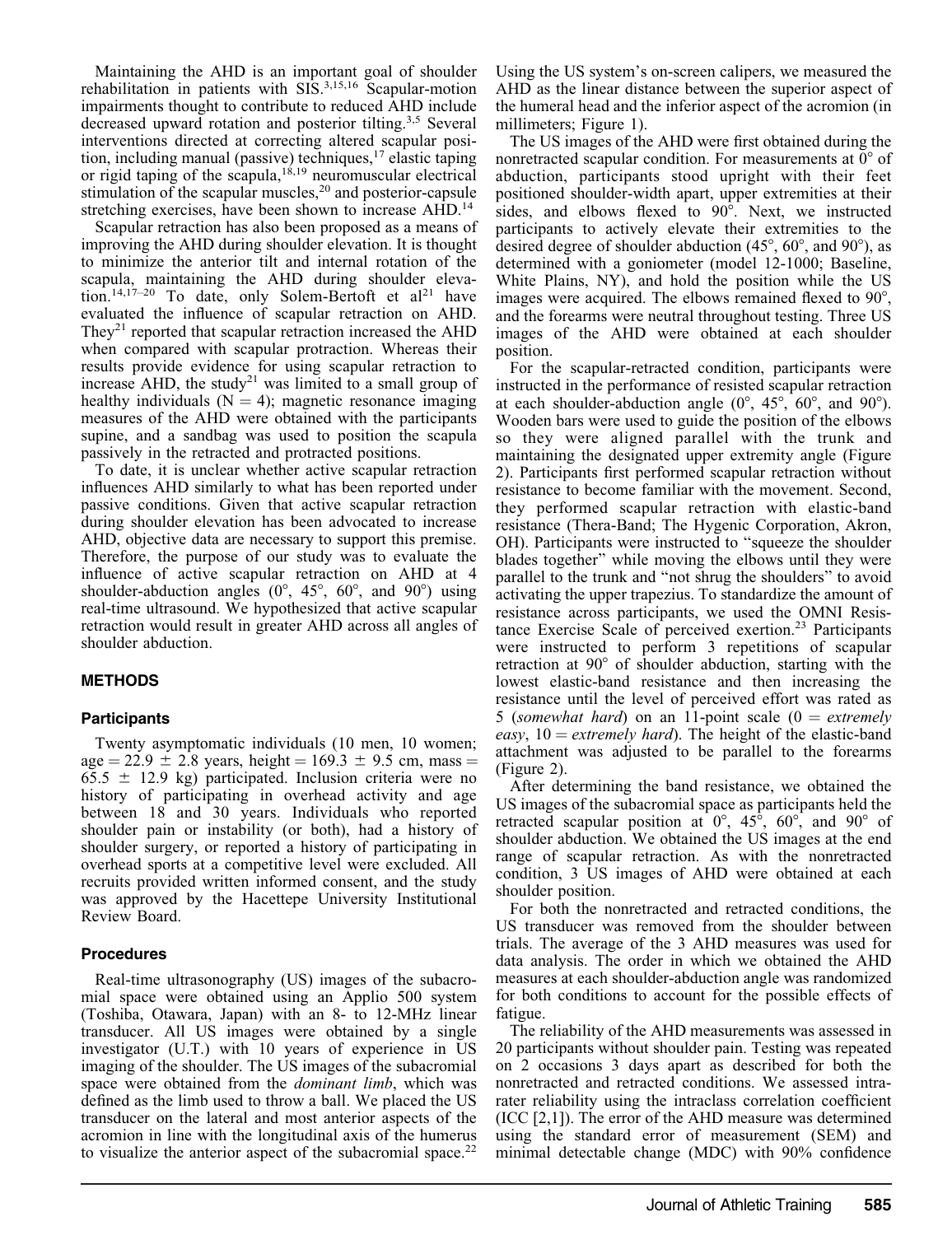

Figure 1. Measurement of the acromiohumeral distance using ultrasound. A, Positioning of the ultrasound transducer. B, Measurement of the acromiohumeral distance. The line illustrates the shortest distance between the acromion and humeral head.

intervals (MDC<sub>90%</sub>): SEM = SD ×  $\sqrt{(1 - \text{ICC})}$ ,<sup>24</sup> MDC<sub>90%</sub><br>= 1.96 ×  $\sqrt{(2 \times \text{SEM})}$ .<sup>25</sup> Intrarater test-retest reliability of the AHD measurement revealed excellent reliability and acceptable measurement error across all shoulder-abduction angles (ICC  $[2,1] = 0.91-0.95$ , SEM = 0.3-0.5 mm,  $MDC_{90\%} = 0.7{\text -}1.1 \text{ mm}$ ; Table 1).

## Statistical Analysis

We used the Kolmogorov-Smirnov test to assess the normal distribution of the data. To evaluate the influence of scapular retraction on AHD, a 2-factor analysis of variance with repeated measures was performed (retraction condition  $\times$  shoulder-abduction angle). If we observed an



Figure 2. A and B, Performance of scapular retraction.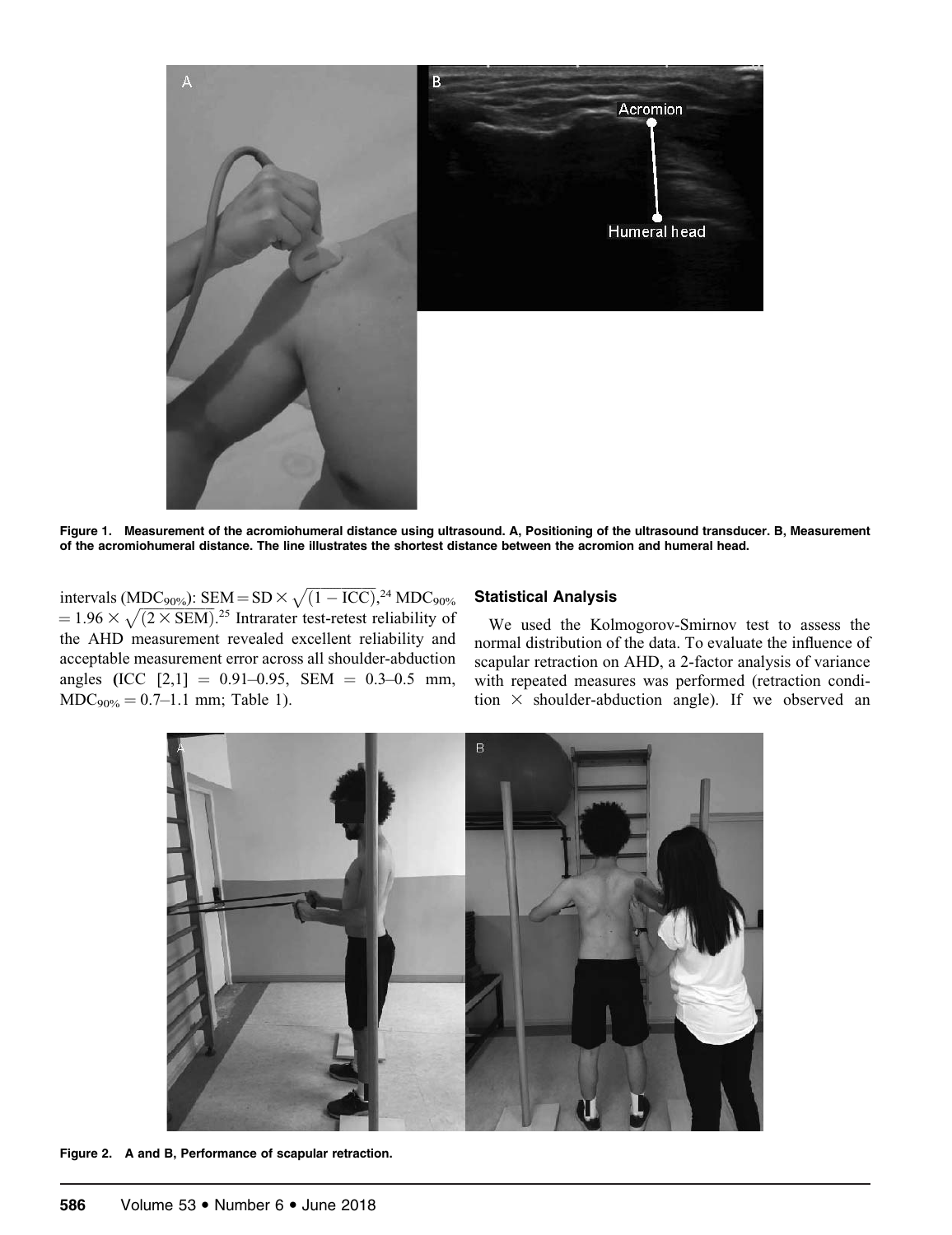Table 1. Intrarater Test-Retest Reliability, Standard Error of Measurement, and Minimal Detectable Change With 90% Confidence Intervals of the Acromiohumeral Distance Measurement for Nonretracted and Retracted Scapular Conditions

| Shoulder-Abduction<br>Angle, ° | Nonretracted Scapula                            |                                         |                                         | <b>Retracted Scapula</b>                        |                                         |                                         |
|--------------------------------|-------------------------------------------------|-----------------------------------------|-----------------------------------------|-------------------------------------------------|-----------------------------------------|-----------------------------------------|
|                                | <b>Intraclass</b><br>Correlation<br>Coefficient | Standard<br>Error of<br>Measurement, mm | 90% Minimal<br>Detectable<br>Change, mm | <b>Intraclass</b><br>Correlation<br>Coefficient | Standard<br>Error of<br>Measurement, mm | 90% Minimal<br>Detectable<br>Change, mm |
| $\Omega$                       | 0.94                                            | 0.4                                     | 0.8                                     | 0.93                                            | 0.4                                     | 0.9                                     |
| 45                             | 0.94                                            | 0.4                                     | 0.9                                     | 0.92                                            | 0.4                                     | 1.0                                     |
| 60                             | 0.95                                            | 0.3                                     | 0.7                                     | 0.92                                            | 0.5                                     | 1.1                                     |
| 90                             | 0.94                                            | 0.36                                    | 0.8                                     | 0.91                                            | 0.5                                     | 1.1                                     |

interaction, post hoc  $t$  tests were used. We set the  $\alpha$  level at .05 and used SPSS (version 21.0; IBM Corp, Armonk, NY) for all statistical analyses.

## **RESULTS**

Descriptive statistics for the AHD in the nonretracted and retracted scapular conditions at each shoulder-abduction angle are presented in Table 2. We observed a retraction condition by shoulder-abduction–angle interaction for AHD  $(F_{3,57} = 4.56, P = .006)$ . Post hoc testing revealed that AHD was smaller at  $0^{\circ}$  (10.5 versus 11.2 mm, respectively;  $t_{19} =$ 2.22,  $P = .04$ ) but larger at 90° (9.4 versus 8.7 mm, respectively;  $t_{19} = -2.30, P = .04$ ) of shoulder abduction during the retracted than the nonretracted scapular condition (Figure 3). No differences in AHD were observed between the retracted and nonretracted conditions at  $45^{\circ}$  $(t_{19} = 1.45, P = .16)$  or  $60^{\circ}$   $(t_{19} = 1.17, P = .86)$  of shoulder abduction.

### **DISCUSSION**

We evaluated the influence of scapular retraction on AHD in participants with asymptomatic shoulders. When compared with the nonretracted condition, the retracted condition resulted in a small reduction in the AHD (0.7 mm) at  $0^{\circ}$  of abduction. Conversely, scapular retraction resulted in a small increase in AHD  $(0.7 \text{ mm})$  at  $90^{\circ}$  of shoulder abduction. However, in neither instance did the observed difference exceed the established error of the  $MDC_{90\%}$  for either angle (Table 1). As such, the observed differences cannot be viewed as exceeding measurement error.

Our results are in contrast to those reported by Solem-Bertoft et al.<sup>21</sup> At  $0^{\circ}$  of shoulder abduction, they observed a 3-mm increase in AHD with scapular retraction compared with the protracted position. Direct comparisons between their study and ours are difficult. First, Solem-Bertoft et  $al<sup>21</sup>$ evaluated the influence of passive scapular positioning on AHD. In contrast, we evaluated the influence of active scapular retraction on AHD. Second, they<sup>21</sup> investigated the influence of retraction from a protracted scapular position with participants in a supine position, whereas we evaluated retraction from a neutral scapular position with participants in a standing position. As such, the 3-mm change reported by Solem-Bertoft et  $al^{21}$  reflected the change in AHD between 2 end-range positions. It is conceivable that the actively held scapular positions we tested did not produce an end-range scapular-retraction position. This premise is supported by studies in which differences in AHD occurred when the scapula was passively positioned into retraction. Specifically, the AHD has been shown to increase at  $60^{\circ}$  of shoulder abduction (change in AHD range  $= 0.6$ –1.2 mm) when the scapula was retracted passively by taping<sup>18,19,26</sup> and manual positioning.17

Another potential explanation for the lack of a meaningful change in AHD with shoulder retraction in our study may be related to muscle recruitment. Bdaiwi et al<sup>20</sup> evaluated the effect of scapular-muscle activation on the AHD and reported that stimulation of both the serratus anterior (for scapular upward rotation) and lower trapezius (for scapular posterior tilt) resulted in increased AHD at  $60^{\circ}$ of shoulder abduction (mean change  $= 0.9$  mm). However, they noted that stimulating the lower trapezius or serratus anterior in isolation did not increase the AHD. Their findings $20$  suggest that, to influence the AHD, simultaneous activation of the lower trapezius and serratus anterior would be required. It is possible that our participants may not have recruited the serratus anterior and lower trapezius muscles sufficiently during the scapular-retraction condition to achieve the desired change in AHD.

As noted, the multiplanar movement of scapular retraction primarily consists of scapular posterior tilt and external rotation.<sup>27</sup> Therefore, an increase in AHD would be expected to occur with scapular retraction.<sup>17</sup> It is possible that higher degrees of shoulder abduction than those evaluated in our study may have been required for scapular retraction to affect AHD. Researchers $9.2\overline{8}$  evaluating 3-dimensional scapular kinematics have reported that the motions of posterior tilt and upward rotation of the scapula are greatest beyond  $90^{\circ}$  of arm elevation. However, US imaging of the AHD beyond  $90^{\circ}$  of shoulder abduction was not practical in our study owing to the acoustic shadows present at the higher ranges of upper extremity elevation.14

Despite our negative findings, training of the scapular muscles has been reported<sup>22,29,30</sup> to improve pain and function in patients with shoulder symptoms. McClure et al<sup>29</sup> implemented a 6-week rehabilitation program in patients with SIS and observed improvements in shoulder

Table 2. Acromiohumeral Distances During Nonretracted and Retracted Scapular Conditions and 90% Confidence Intervals for Mean Differences

|                                | Scapula, mm (Mean $\pm$ SD) | 90%                    |                        |  |
|--------------------------------|-----------------------------|------------------------|------------------------|--|
| Shoulder-Abduction<br>Angle, ° | Nonretracted                | Retracted              | Confidence<br>Interval |  |
| - 0                            | $11.2 \pm 1.3$              | $10.5 \pm 1.5^{\circ}$ | 0.15, 1.26             |  |
| 45                             | $10.0 \pm 1.5$              | $9.7 \pm 1.7$          | $-0.06, 0.70$          |  |
| 60                             | $9.4 \pm 1.5$               | $9.4 \pm 1.5$          | $-0.44.0.54$           |  |
| 90                             | $8.7 \pm 1.5$               | $9.4 \pm 1.7^{\rm a}$  | $-1.14, -0.16$         |  |
|                                |                             |                        |                        |  |

<sup>a</sup> Difference between conditions ( $P < .05$ ).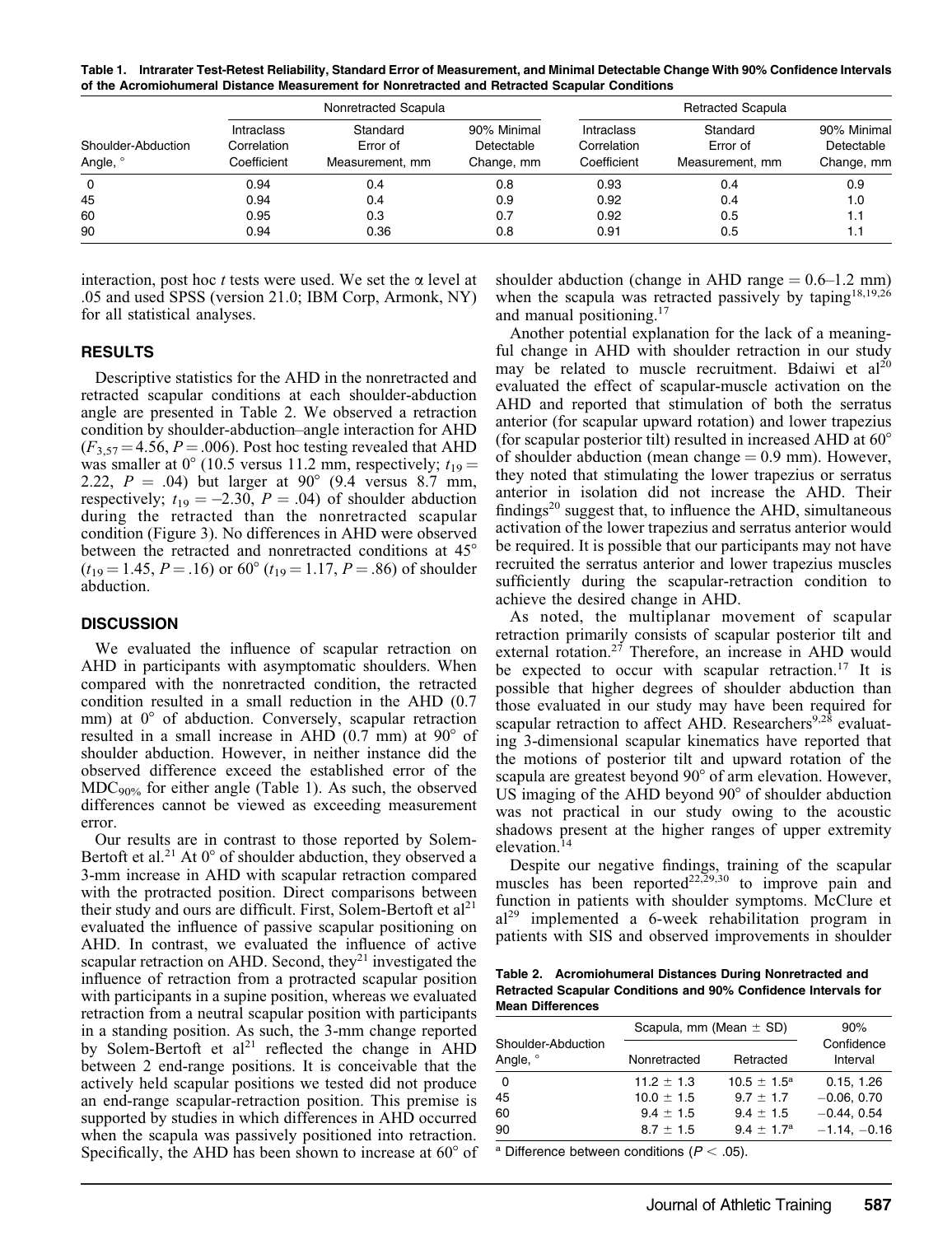

Figure 3. Acromiohumeral distances between nonretracted and retracted scapular conditions and the shoulder-abduction angle (mean  $\pm$  standard deviation). <sup>a</sup> Difference ( $P < .05$ ).

function and pain despite no change in scapular kinematics after the intervention. In addition, De Mey et  $al<sup>30</sup>$  reported decreased upper trapezius muscle-activation levels and upper trapezius-to-serratus anterior ratios after 6 weeks of scapular-based exercises in patients with SIS. Whereas they30 did not quantify scapular kinematics, they postulated that improvements in shoulder function and pain occurred due to a change in scapular-muscle activation. Based on the findings of previous researchers and our study, the mechanism underlying improvements in shoulder symptoms from scapular exercises may not be related solely to improvements in AHD.

Our study had several limitations that should be considered when interpreting the results. First, we investigated only the immediate effects of scapular retraction on AHD. Researchers need to evaluate the long-term effects of scapular-retraction exercise on AHD and the relationship between muscle-strengthening patterns or muscle-recruitment patterns (or both) on AHD. Second, all participants were young, healthy adults with no shoulder symptoms. It is well known from previous studies7,8,31,32 that patients with various shoulder conditions exhibit altered scapular control or muscle imbalance (or both). As such, it is possible that the influence of scapular retraction on AHD may differ in persons with preexisting shoulder injuries and scapular dysfunction. Third, AHD is most reduced between  $60^{\circ}$  and  $120^{\circ}$  of shoulder abduction, $5$  and we could not document AHD

beyond 90° of shoulder abduction because of acoustic shadows. However, the authors of 2 previous studies  $33,34$ indicated the supraspinatus tendon is likely not available for compression under the acromion when the humerus is above 90°. Fourth, we did not measure scapular kinematics, so we could not objectively document scapular positions during the scapular-retraction conditions. Researchers should consider using 3-dimensional scapular kinematics to gain insight into the specific scapular motions that influence AHD during specific exercises.

## **CONCLUSIONS**

Whereas we observed changes in the AHD with active scapular retraction at  $0^{\circ}$  and  $90^{\circ}$  of shoulder abduction, the observed differences were small and did not exceed the  $MDC (MDC<sub>90%</sub>)$ . Our results suggested that active scapular retraction during shoulder abduction had minimal to no influence on AHD in young, healthy individuals. Therefore, the MDC may be greater than the clinically meaningful difference. Investigating changes in AHD with scapularretraction exercises in patients with impingement will aid in interpreting clinically important differences. Future studies are needed to determine whether scapular-retraction exercises influence AHD in people with SIS.

## REFERENCES

- 1. Glousman R, Jobe F, Tibone J, Moynes D, Antonelli D, Perry J. Dynamic electromyographic analysis of the throwing shoulder with glenohumeral instability. J Bone Joint Surg Am. 1988;70(2):220– 226.
- 2. Kibler WB. The role of the scapula in athletic shoulder function. Am J Sports Med. 1998;26(2):325–337.
- 3. Michener LA, McClure PW, Karduna AR. Anatomical and biomechanical mechanisms of subacromial impingement syndrome. Clin Biomech (Bristol, Avon). 2003;18(5):369–379.
- 4. Ludewig PM, Cook TM. Translations of the humerus in persons with shoulder impingement symptoms. J Orthop Sports Phys Ther. 2002; 32(6):248–259.
- 5. Flatow EL, Soslowsky LJ, Ticker JB, et al. Excursion of the rotator cuff under the acromion: patterns of subacromial contact.  $Am\,J$ Sports Med. 1994;22(6):779-788.
- 6. Graichen H, Bonel H, Stammberger T, Englmeier KH, Reiser M, Eckstein F. Subacromial space width changes during abduction and rotation: a 3-D MR imaging study. Surg Radiol Anat. 1999;21(1):59-64.
- 7. Ludewig PM, Reynolds JF. The association of scapular kinematics and glenohumeral joint pathologies. J Orthop Sports Phys Ther. 2009;39(2):90–104.
- 8. Lukasiewicz AC, McClure P, Michener L, Pratt N, Sennett B. Comparison of 3-dimensional scapular position and orientation between subjects with and without shoulder impingement. J Orthop Sports Phys Ther. 1999;29(10):574-586.
- 9. Oyama S, Myers JB, Wassinger CA, Lephart SM. Three-dimensional scapular and clavicular kinematics and scapular muscle activity during retraction exercises. J Orthop Sports Phys Ther. 2010;40(3): 169–179.
- 10. Lee SB, Kim KJ, O'Driscoll SW, Morrey BF, An KN. Dynamic glenohumeral stability provided by the rotator cuff muscles in the mid-range and end-range of motion. A study in cadavera. J Bone Joint Surg Am. 2000;82(6):849–857.
- 11. Deutsch A, Altchek DW, Schwartz E, Otis JC, Warren RF. Radiologic measurement of superior displacement of the humeral